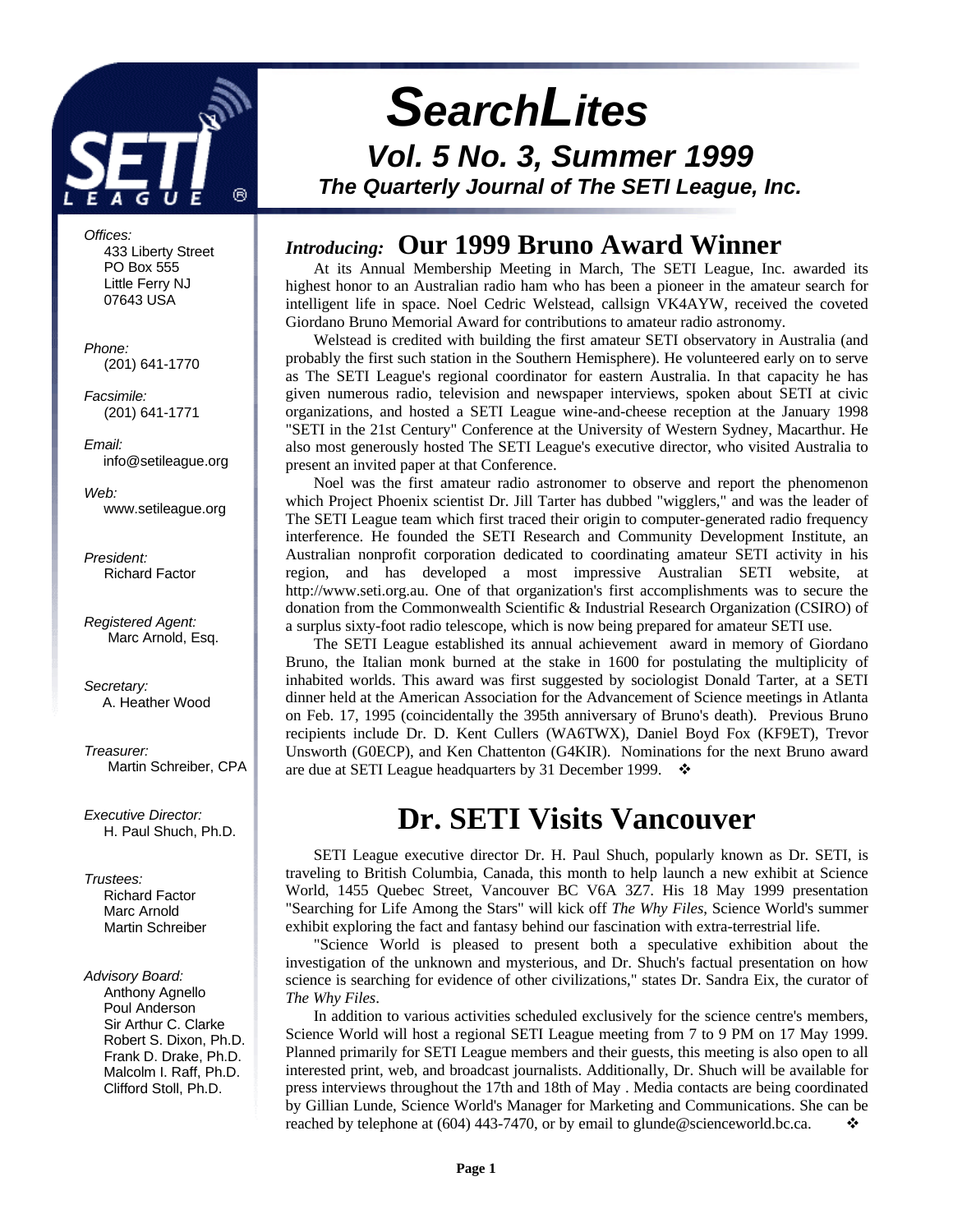## *Guest Editorial:* **Might Dinosaurs Have Achieved Space Travel? by Bruce Cornet, Ph.D. (bcornet@monmouth.com)**

There has been much speculation within the SETI community as to whether dinosaurs might have evolved into a space-faring civilization, had they not been (in the words of SETI League member Al Aburto) "flattened by a stray mountain that Jupiter failed to grab in time."

As an evolutionary biologist who has studied both plant evolution (paleobotany) and animal evolution (vertebrate paleontology) for most of his professional career (25 years), I have followed closely those paleontologists who are interested in dinosaurian evolution. I have watched various scientists debate whether the dinosaurs walked upright or walked like crocodiles; whether they were cold-blooded or warm-blooded, or something in between; and whether or not birds evolved from dinosaurs. Until recent discoveries in Spain and China, there was insufficient evidence to support the nay sayers or the yea sayers regarding the avian/dinosaurian connection. The new discoveries are discussed in a well-illustrated article in National Geographic (July, 1998), called "Dinosaurs take wing, the origin of birds." The new discoveries do a lot for the skeptics, who must now eat humble pie. They also teach us the perils of speculation and skepticism based on too little data.

On the subject of whether or not the dinosaurs would have been 20 million years ahead of us in space exploration, had they evolved into sentient intelligent technological beings such as ourselves, it is noteworthy that the dinosaurs are not extinct, they are not as advanced as us, and they are feathered! That does not mean that our favorite giants such as Tyrannosaurus survived in feathered disguise (although some paleontologists think that close relatives may have), but rather that some members of the Dinosauria did things differently.

The fossil record is very fickle in yielding up its secrets. After their big brothers became extinct, the winged survivors successfully competed with mammals over the past 65 million years. What may have led us to learn how to fly using technology was them, because they were ahead of us in that skill. What prevented them from evolving into highly intelligent animals may have been limitations imposed on evolution due to specializations for flight. Flight gave them a convenient escape from predators, but flight also limited brain development through weight constraints, as well as tool use by the specialization of their front two appendages (however, there are some birds quite adept at using their feet to hold objects, and some of them have learned how to use sticks as tools). Landdwelling mammals, on the other hand, had to outsmart their adversaries to survive, which placed evolutionary pressure on brain development.

Evolution is a funny thing. You can never predict its outcome, only its possible options given a set of environmental conditions and challenges. Had there survived bipedal dinosaurs which had not evolved feathers and flight capability, perhaps things would have been different. But in order for similar creatures to evolve on other planets, conditions probably would have to be very Earth-like.  $\bullet$ 

# **Standards of Proof for the Detection of Extra-Terrestrial Intelligence**

#### **by H. Paul Shuch, Ph.D. (email n6tx@setileague.org) Executive Director, The SETI League, Inc.**

 *Editor's Note: The following are excerpts from an Invited Paper which Dr. Shuch is scheduled to present at the Sixth International BioAstronomy Conference, Kohala Coast, Hawaii, 2 - 6 August 1999. Conference details may be found on the Web at* http://www.ifa.hawaii.edu/~meech/bioast*.*

#### **Abstract:**

The privatization of SETI has resulted in global participation in signal detection and analysis activities by a wide range of nonprofessionals. The SETI community welcomes this grassroots support, every bit as much as the optical observing community honors the significant scientific contributions of the world's amateur astronomers. However, as SETI observatories spring up on college campuses and in home gardens worldwide, a need emerges for establishing rigorous signal verification protocols and stringent standards of proof.

SETI progress can be significantly hampered by both Type I and Type II experimental error. We recognize the possibility that overly rigorous verification standards can result in an unacceptably high incidence of false negatives. This risk must be balanced against the negative impact on SETI activities everywhere, should lax verification procedures result in the reporting of false positives. This paper proposes verification and reporting protocols that seek a middle ground.

A related problem is that nonprofessional involvement in SETI science increases the opportunity for the perpetration of hoaxes. The SETI League, Inc. has already been peripherally involved in three separate false claims of ETI contact. Such claims call for a prompt but measured response, so as not to subject the SETI community to charges of complicity in conspiracy or cover-up activities. We explore here the dilemma of encouraging grassroots participation while avoiding association with fraudulent and pseudoscientific claims.

#### **Conclusion:**

"When you have ruled out the impossible," Arthur Conan Doyle wrote in the voice of Sherlock Holmes, "whatever remains, no matter how unlikely, must be the truth." Above all else, this truth must pass the inter-ocular trauma test: when the proof we seek is so powerful as to hit us between the eyes, we can no longer deny it. No Government pronouncement is likely to pass this demanding test, as far as a skeptical public is concerned. But if a diverse, international group of laymen, working independently, can produce multiple, internally consistent observations, the world is most likely to accept that group's interpretation as reasonable. SETI continues to seek clear, unambiguous evidence, without even knowing for certain what form that evidence will take. We hope to stumble across the inescapable. Until then, we will continue to test the null hypothesis.  $\bullet$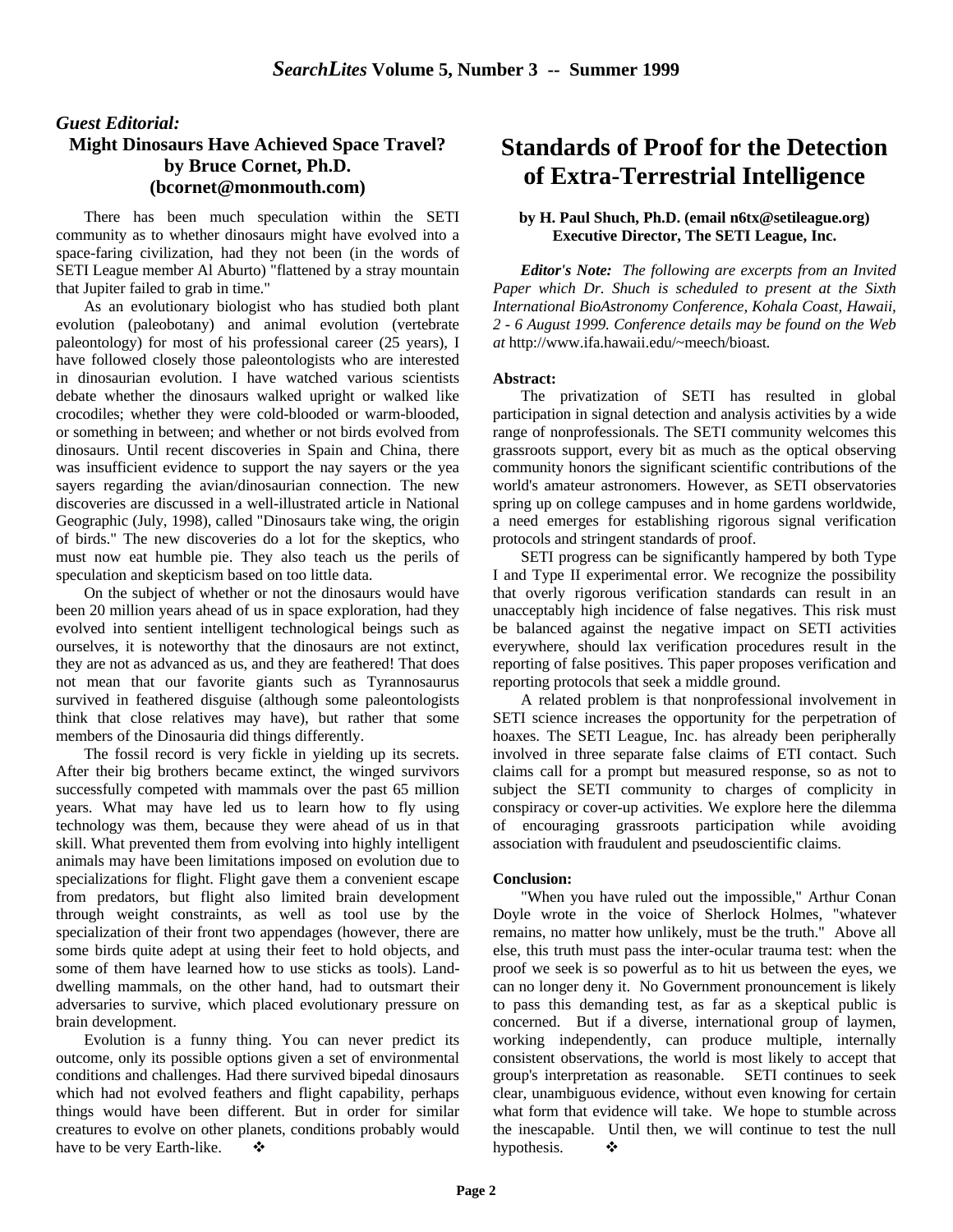### **SETI Today by David Little (littled@clpgh.org)**

*Editor's Note: This article is an excerpt from Mr. Little's planetarium show, "The Search For Life In The Universe," which premiered at the Henry Buhl, Jr. Planetarium and Observatory, Pittsburgh PA, in January, 1999.*

At the dawn of the 21st century, evidence points ever more strongly toward the possibility that life may have arisen in other locations in our Universe. But if this is true, and if other intelligent civilizations may have developed from that life, what is being done today to seek out these beings?

The acronym SETI stands for the Search for Extra Terrestrial Intelligence. The term was coined in the 1960's to describe the work of Drake and others using radio telescopes in the search for electromagnetic signals of possible alien origin. It is a growing science, and many schools and organizations have their own SETI programs.

One of the most prominent groups is called the SETI Institute. The group's project Phoenix was originally funded by the US government as the Targeted Search portion of NASA's High Resolution Microwave Survey. The HRMS was terminated by Congress due to budget pressures in October 1993. The SETI Institute is currently a privately funded organization that continues this work, checking individual stars for possible radio signals.

At least a half dozen other major SETI projects are underway around the globe, from New England to Australia. Some of the most interesting projects allow for the participation of amateur enthusiasts. For example, The SETI League is a grassroots organization that is made up of amateur radio astronomers and others from many walks of life, sharing the common belief that we are not alone. They spend their own time and resources to build radio telescopes for the purpose of listening to the stars.

Today The SETI League is taking steps to complete an allsky survey. Their goal is to have at least 5,000 small dishes, used as radio telescopes, to give a complete view of the sky so that an elusive signal, if it comes, will not be missed.

1999 sees the launch of the latest search for life in the Universe. The SETI@home project is the most recent in a long list of search projects based out of the University of California, Berkeley. This project is unique in that it puts the search in the hands of anyone with a computer and a connection to the Internet. By downloading a special screen saver program, computers around the world will be accessing radio signal data received by the Arecibo Radio Telescope. The hope is that by combining the computing power of literally millions of computers, the chance of detecting a signal from space, however slim, would be greatly multiplied.

Most of these projects cover only a small portion of the sky or only a small portion of the radio spectrum. They point their radio telescopes at the stars and listen for signals that indicate the activity of alien cultures. The activity they are looking for could be the same type of stray radio signals that we ourselves have been sending into space for decades. Our earliest transmissions have now traveled nearly 64 light years away, over 10,000 stars fall within this distance from Earth. If anyone

is living around one of those stars, they already know of our existence if they are listening.

Interestingly, the signals that SETI programs listen for don't really need to "say" anything - that is, they don't have to carry information. Some researchers are hoping that another civilization might use beacons for navigation, much as we do for ships on the ocean. A beacon is something that repeats and can be accurately tracked. SETI researchers have conducted what are called "targeted searches" looking for such beacons. This is accomplished by creating a list of candidate stars, much like our own Sun, and then surveying each of the stars individually looking for signs of intelligent life.

Over the years, dozens of searches have been conducted, but none of them have yielded conclusive results. They have searched hundreds of stars for brief periods of time at limited frequencies. However, with more than 200 billion stars in our galaxy alone and billions of galaxies in the universe, the search will continue long before we have been able to make a meaningful dent in the number of possible sources.

Part of the problem is that while you are looking at one star, a signal from another star could go by the Earth unnoticed. To pick up all signals would require the ability to listen to the whole sky at once. Most of the current SETI projects are far from this goal. With one radio telescope, only about one millionth of the sky can be seen at a time.

It has been said that to find one signal could require that your scope be aimed exactly at the source and, if the signal is sporadic, you would have to be aimed at it at just the right time to get the message. Under such circumstances your chances of success are the same as walking into the Library of Congress blindfolded and picking out exactly the book that you wanted.

If the odds are so great against success, why is anyone even looking at all? Most SETI researchers point out that success, no matter how slim the chances may be, would have a profound impact on the human race; and they are quick to point out that if we do not look, then the chances of success are exactly zero.

Just as the ancient mariners set sail into uncharted waters in search of new land, we hope that the promise of contact with another civilization will broaden our horizons of scientific understanding. The search for life in the Universe is as great a challenge as has ever faced humankind. Recent developments and discoveries in this field are what ignite our hope and push us on, but the goal is elusive.

Will ours be the generation to first see the ships? Will ours be the generation who first hears the signals? Will ours be the generation to become ambassadors to the Universe? Until the final answer comes, we watch...we listen...and we wait.

It has been said that "we are made of starstuff." The matter that was once a part of another star is now a part of you and me. The web that binds us to the stars may be the thread that keeps us longing to answer this riddle. The thrill is akin to seeking buried treasure...the question we ask is not if, but when? And while we wait for that first contact we stand face-to-face with the Universe, nightly pondering the existence of other beings on other worlds. As you sit beneath the vault of the heavens, imagine another creature standing beneath the stars of its own world, pondering the vastness of space and asking the question..."Are we alone in the Universe?"  $\cdot \cdot \cdot$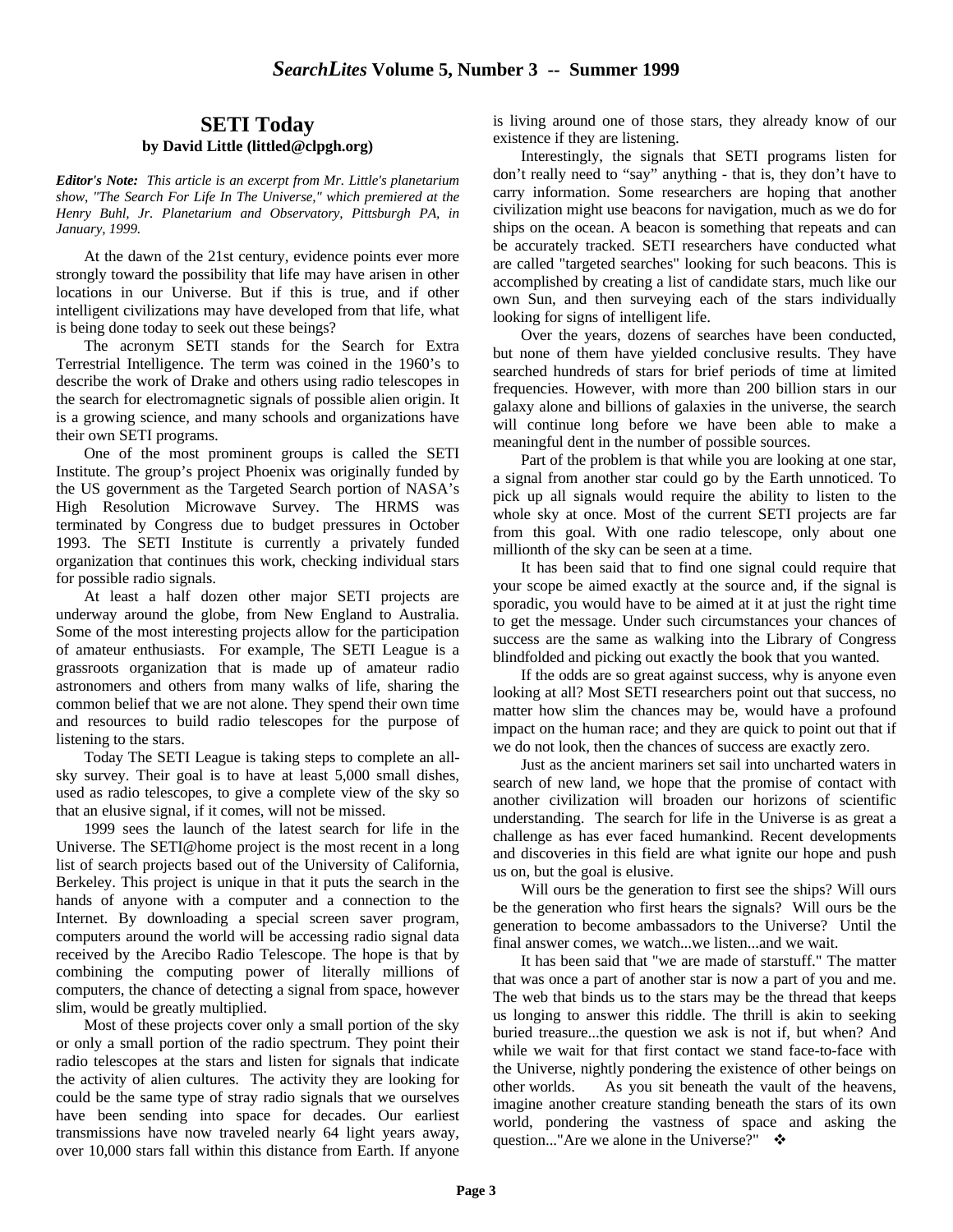### *Software Page*

#### **Project Argus Observatory Operating System Copyright © 1999 by Brian Adam and R.J. Fear**

PAOOS is a Windows 95/98/NT based program designed for the collection and submission of data collected by Argus Observatories. PAOOS executes at each of the Argus Antenna Network sites and interfaces the site with the ArgusCore.

PAOOS execution is divided into two district modes, Configuration Mode and Run Mode. Configuration Mode provides the operator with the ability to structure the data collection process. This includes the adding and removal of processing modules and module connections. In Run Mode PAOOS collects data and displays the status of the Observatory including graphic representations of the data being processed.



The first release of PAOOS includes the following modules:

- Antenna V1.0 Fixed Position Antenna
- LNA V1.0 Virtual LNA Included to capture the gain and noise figure of the amplifier used
- Receiver V1.0 Serial RS-232 Interface to the ICOM Series of Receivers
- Digitizer V1.0 Sound Blaster or Compatible Wave Device Interface. 8-bit, 8KHz Sampling
- Scanner V1.0 Fixed interval receiver frequency selector.
- Clock V1.0 Standard PC clock
- Tracker V1.0 Calculates right ascension and declination given antenna and clock input
- Storage V1.0 ODBC Compliant Data Storage Unit.
- Transformer V1.0 Standard Floating Point FFT
- Integrator V1.0 Standard Integrator
- Line Graph V1.0 Line format graph, used primarily for viewing digitizer output
- Histogram V1.0 Histogram or bar chart, used primarily for viewing the output of the FFT
- Waterfall V1.0 Standard waterfall display, used for viewing the output of the FFT or integrator
- Detector V1.0 Standard mean deviation detector
- Agent V1.0 Client interface to the ArgusCore

The Configuration Mode screen at left shows a series of line connections between module ports. Module connections are initiated by clicking on the output port (solid square, triangle, or circle) and completed by dragging the connection to the destination module input port (open square, triangle, or circle). Backward connections are not currently supported but expected in the next release. The first release of PAOOS supports the following types of module ports:

**Analog Port** Analog signal connections shown for reference purposes only. Shown as an open or closed circle.

**Command Port** Command level information (i.e., date and time, frequency selects). Shown as an open or closed triangle.

**Block Data Port** Complex data structure connections (i.e., raw data samples, power spectra, integrated spectra and detected events). Shown as an open or closed square.

Once a configuration has been completed, data collection may be initiated by selecting the "Tools | Run" menu option or by clicking on the equivalent toolbar icon.

#### *Run Mode*

In Run Mode, PAOOS displays a series of status panels, one for each module included in the configuration. The status panel contains the module number and name along with various fixed and variable fields. For example, the Clock module displays Local Date and Time, Local Sidereal Time, UTC Date and Time, UTC Sidereal Time, and Julian Date. Options are provided to enable or disable the display of the status panels.

Also included in the Run Mode display are any graphic representations added to the configuration. For example, the user can display a bar chart representation of the current power spectrum along with a waterfall display of the integrated spectra over time.

The Run Mode image shown below is an example of data collected from the GPS Band. It clearly shows signals from



*Editor's Note:* As this is being written, the PAOOS software suite is undergoing preliminary testing by a small group of Project Argus volunteers. The completed PAOOS suite is envisioned as "workware," with the first release to be distributed free of charge to all registered and fully participating Project Argus stations, as determined at the discretion of The SETI League, Inc. This software is Copyright © 1999 by SETI League members Brian Adam and R.J. Fear, who retain all rights to the code.  $\bullet$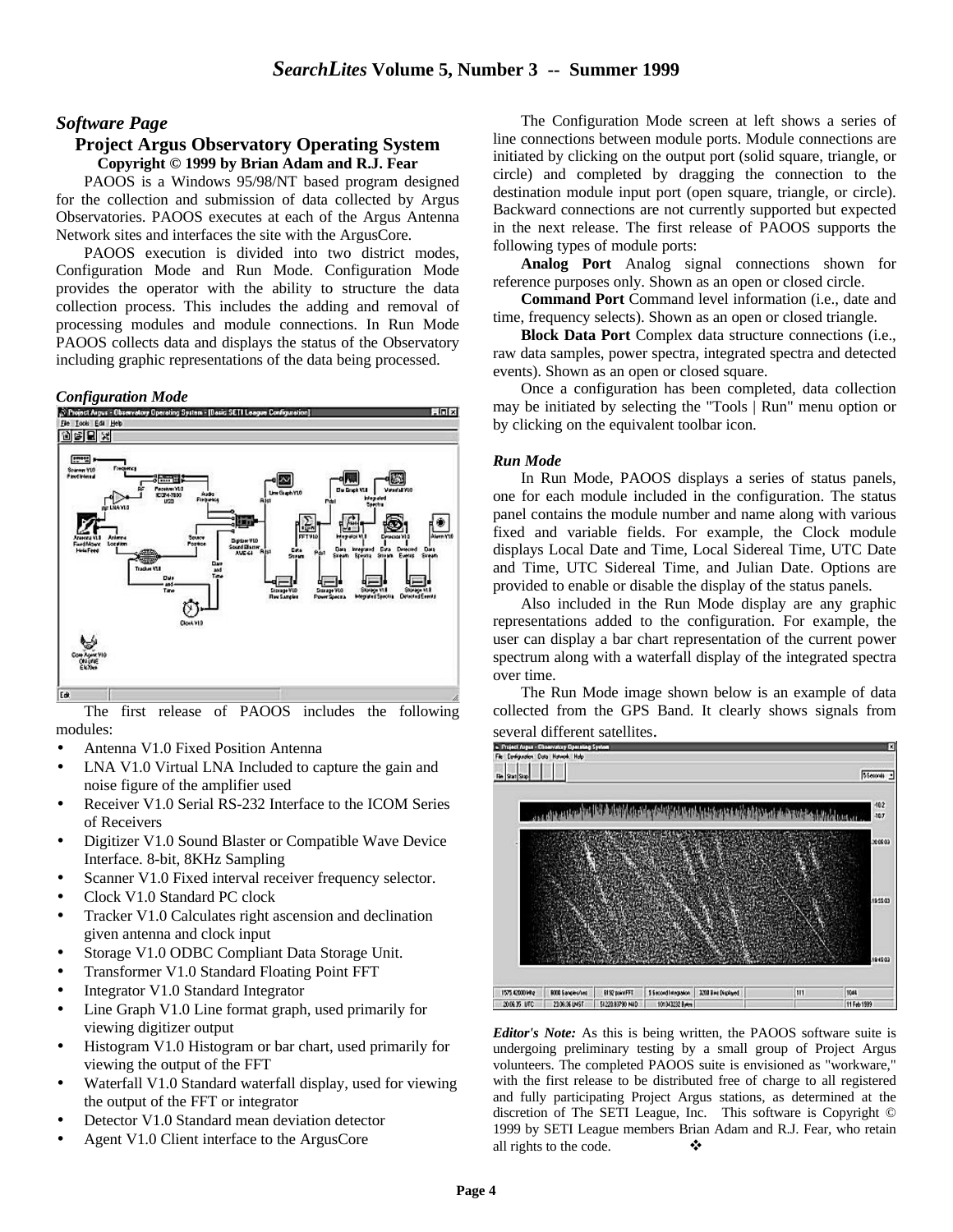*Hardware Page*

## **SETI Receivers: Internal or External? by Milan Hudecek**, **Managing Director WiNRADiO Communications**

WiNRADiO Communications manufactures a range of internal and external PC-based VHF/UHF receivers. Either approach (internal or external) seems to have its own advantages and disadvantages. But which type is more susceptible to noise?

On the surface of it, it would appear that internal cards must be more prone to PC-generated interference because they reside inside a PC. In practice, however, the issue is a little more complex.

Most PC-based receivers, such as WiNRADiO, are very well shielded against directly radiated interference. Most of the noise generated by the PC enters the receiver by conduction to the antenna, especially if the antenna is unbalanced or not properly decoupled from common mode feedline currents. Noise can be also injected into the ground loop formed by the power leads, which then radiates back to the antenna.

The biggest culprit in computer-generated interference is nearly always the monitor. Because an internal receiver card resides inside the metal box of a PC, one could almost say that it is actually better shielded from PC-generated RFI than an external receiver!

It is also worth remembering that an external receiver also needs an external power adapter, so it is more prone to groundloop earthing problems.

After having sold several thousand units of both types, judging from the feedback we are receiving from customers, it would appear that there is no real practical difference between the internal or external models in terms of susceptibility to PCgenerated noise. What really does matter are the details of the user's overall system - in particular, earthing, power supply filtering, antenna placement and its impedance matching to the receiver.

We recommend observing good RF engineering practices when installing the antenna and feedline. (One useful practical trick is to wrap 10-15 turns of the feedline through a large toroid located at the receiver end of the feedline.)

If you are using an external receiver, be mindful of the potential noise generated by the AC plug pack, which is usually included with the unit by the manufacturer (we do include multivoltage adapters as a standard accessory with all our external receivers). These are usually mass produced low-cost switching units, which need to meet (at least) FCC, UL and CE specifications. But there is a difference between meeting specifications and being "noise-free" enough to suit weak signal applications. We do recommend replacing these power supplies with traditional linear ones - although much larger, heavier and more expensive, at least one potential source of noise is easily removed!

In any case, no matter what receiver you use, do spend some time experimenting with good RF filtering placed between the PC power inlet and the mains. A little time and effort invested here usually helps greatly to reduce noise caused by those nasty ground loops.  $\mathbf{\hat{P}}$ 

#### **A Quad-Helix Antenna For Hydrogen Line SETI by William H. Black, K4BSN (k4bsn@bellsouth.net)**

While reading the Winter 1999 issue of SearchLites, I noted with interest the letter from SB, Winston-Salem, NC, asking about using the small 16" dishes for SETI. The writer did not mention what frequencies he wanted to use, but he obviously has a space/restriction problem, as do many others who are interested in the SETI search program.

Recent progress in building my ARGUS station has produced an antenna which provides a realistic and formidable possibility for those observers who want to develop a SETI monitoring station, but are hampered by space, covenants, restrictions, etc. I started building my station early this year, but I have since moved to a house where I have two acres of land with no restrictions, and I recently acquired a brand new Paraclipse Classic 12 dish from a dealer who apparently waited too late to unload it at its retail price.

The helix quad antenna is shown on The SETI League's website. I purchased the individual helix elements from Olde Antenna Lab, and built them into the quad structure shown on the web. The antenna is available as a pre-built quad, eliminating the need for the power divider. I got the single helix elements because of an interest in experimenting with an interferometer.

The size of the helix quad is  $21" X 21" X 27"$ , about one fourth of a cubic yard. According to specs provided, each helix has a nominal gain of 18 dB, so the quad has a gain of around 24 dB at 1420 MHz. That is a very usable antenna, and occupies about the volume of a medium-sized TV set. The helix elements can be purchased with fewer turns for an even smaller structure, but with less gain.

I know there is nothing here that isn't old hat to many of our members, but I also feel very strongly that anybody who has the basic technical requisites can, despite space/covenant limitations, get a station up and running with this type of antenna. It is a great way to get started, and can be developed into a larger antenna system when/if more space becomes available.

# **Disabling AGC in the Icom R-7000**

**by Randy Stegemeyer (email hamradio@oz.net)**

I'm using an older Icom R-7000 receiver in my SETI station and desired to disable its Automatic Gain Control (AGC) circuit, so as to maximize its sensitivity. I did so by cutting the top lead of R-115 on the IF board. This resistor is in the base lead to transistor Q18, which is the AGC amplifier. With this resistor opened, no voltage from the AGC rectifier diode D28 can reach Q18, so it never attempts to lower the gain of the receiver. After you take the top cover off, and facing the front of the receiver, R-115 is located about 5 inches from the left side of the receiver and about 4 inches from the front. It's plainly marked and is standing on end. The lead coming out of the top is easy to clip and easy to solder back if you need to. I never use my R-7000 in AM mode for anything other than radio astronomy, so I did not add a switch for turning it on and off, but it would be a simple matter to do so.  $\bullet$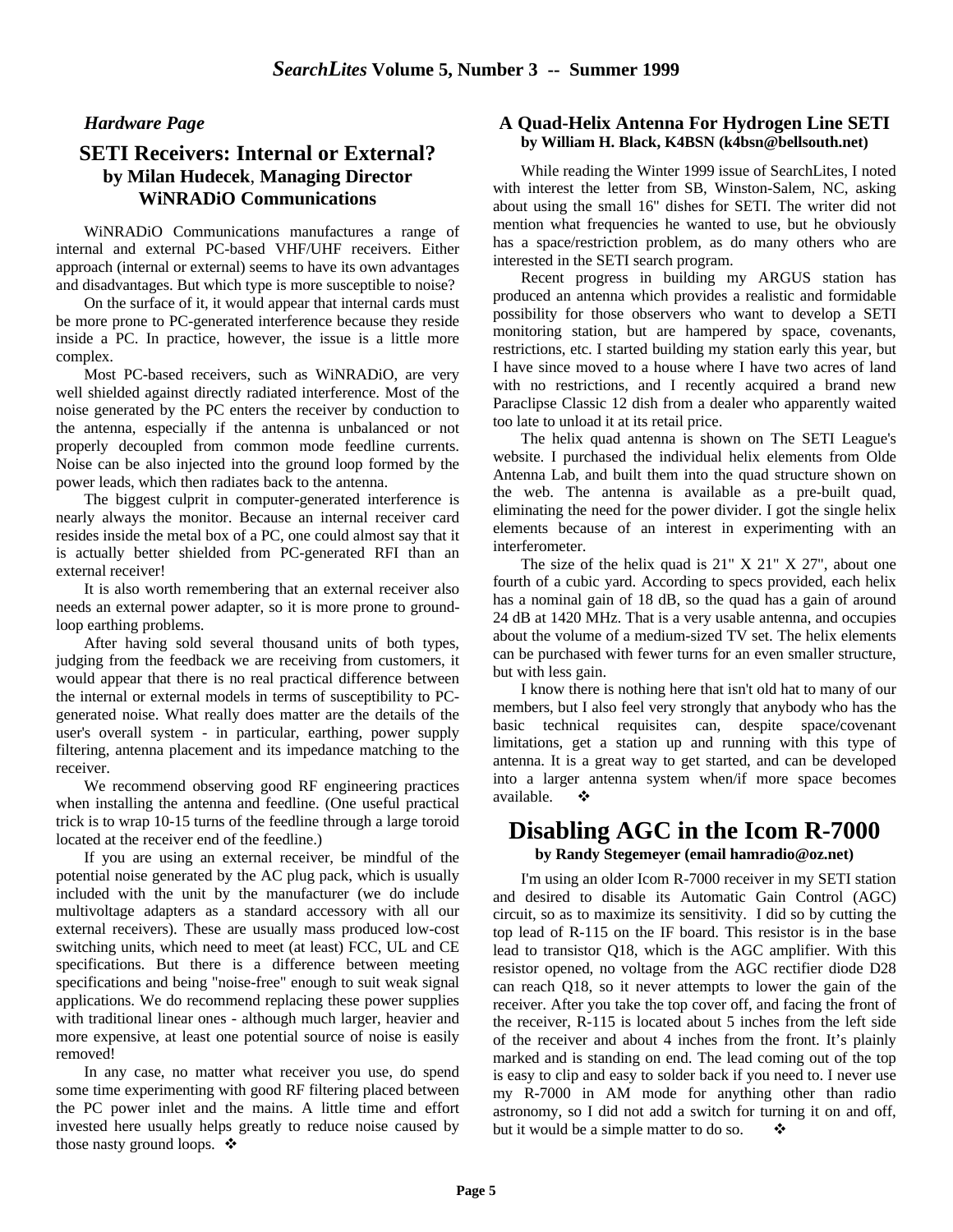## **A SETI Dialog**

*The following questions were posed to SETI League executive director H. Paul Shuch, by Manchester University's Prof. Ian Morison, coordinator of SETI activities at the Nuffield Radio Astronomy Laboratories, Jodrell Bank.*

**Prof. Morison:** Do you believe there is intelligent life in the universe?

**Dr. Shuch:** That's a fundamental question which has haunted humankind since first we realized that the points of light in the night sky are other suns. What matters most is not what you or I believe, but what we know for certain: that, for the first time in human history, we have the technology to begin to seek a definitive answer. Therefore, it behooves us to look, and look well.

**Prof. Morison:** What do you think your chances are of discovering extra-terrestrial intelligence?

**Dr. Shuch:** My personal chances of making The Discovery are so low as to approach zero. However, if our assumptions about the abundance of technological life throughout the cosmos are correct, and if our planet dedicates only a minor portion of its resources to The Search, the chances of eventual success become significant. It's not a question of if, only of when.

**Prof. Morison:** How do you imagine such a discovery would change humankind?

**Dr. Shuch:** Even though we share our starship with six thousand million fellow travelers, Earth is a lonely place. Perhaps certain knowledge about our cosmic companions would make it a little less lonely.

**Prof. Morison:** Would any extra-terrestrial civilisation be aware of our presence?

Dr. Shuch: Ours is an environmentally careless civilization. We have surrounded our planet with a sphere of electromagnetic pollution, now extending out to perhaps 50 or 60 LY. That pollution sphere, clearly detectable over interstellar distances, is expanding ever outward at the speed of light. Since the photon is the fastest spaceship known to man, our radio pollution has already marked ours as a planet inhabited by toolusing beings. Unfortunately, it has also marked us as wasteful and inconsiderate. Let us hope we don't come to regret sending out that calling card. On the other hand, SETI is counting on the premise that other civilizations also engage in electromagnetic pollution, at least somewhere along their continuum of technological development.

**Prof. Morison:** Can you give some idea, in layman's terms, what kind of signals you could possibly detect? For example, how close would ET civilisations have to be in order for us to detect signals like TV transmissions?

**Dr. Shuch:** The most powerful electromagnetic emissions sent from Earth have probably been our old Cold War search radars. We have the technology right now to detect such signals from planets orbiting nearby stars. But an extra-terrestrial civilization need not be warlike to emit detectable radar signals. We can envision other beings using powerful radar signals to seek out asteroids and comets which might pose a threat to life on their planets. And those signals, too, would be visible to us, if we just know how to search for them.

**Prof. Morison:** In simple terms, how does your equipment work and what makes it unique?

**Dr. Shuch:** Most SETI programs, including Project Phoenix, rightly use the world's great radio telescopes (such as the Lovell Telescope at Jodrell Bank) to target individual candidate stars. The SETI League, on the other hand, has adopted a radically different strategy. We are building a global network of thousands of rather small, relatively inexpensive (and admittedly insensitive) amateur radio telescopes, hoping to make up in strength of numbers what we lack in funding.

**Prof. Morison:** Where are you looking for ET civilisations and why?

**Dr. Shuch:** Project Phoenix, in which you are involved, is already doing an outstanding job surveying the nearest sun-like stars. The SETI League is conducting an all-sky survey, a technique which we hope will be complementary to the targeted searches. If extra-terrestrial radio signals are incredibly powerful, yet highly intermittent and of brief duration, our strategy stands a chance of success.

**Prof. Morison:** Why do you believe SETI research is important, to you personally and to humankind in general?

**Dr. Shuch:** Those of us in SETI today have been given a priceless gift: the technological heritage of those who went before us. To squander such a gift would be unseemly. Newton said he saw further because he stood on the shoulders of giants. SETI stands on the shoulders of ordinary people. If we succeed, we are all giants!

### **Event Horizon**

**\* = SETI League participation confirmed**

**May 14 - 16, 1999:** *Dayton Hamvention*, Dayton OH.

**\* May 17, 1999:** *SETI League Regional Meeting*, Science World, Vancouver BC Canada.

**\* May 18, 1999:** Opening of *UFOs: The Why Files*, Science World, Vancouver BC Canada.

**July 1 - 7, 1999:** *Partners in Astronomy*, University of Toronto, Canada.

**\* July 11 - 14, 1999:** *Society of Amateur Radio Astronomers*, NRAO Green Bank WV.

**\* July 22 - 25, 1999:** *Central States VHF Conf.*, Cedar Rapids IA.

**\* August 2 - 6, 1999:** *6th BioAstronomy Conf.,* Kohala Coast HI.

**September 2 - 6, 1999:** *Aussiecon Three* / 1999 Worldcon, Melbourne Australia.

**\* October 8 - 10, 1999:** *AMSAT Space Symposium*, San Diego CA.

**\* October 21 - 23, 1999:** *Microwave Update*, Plano TX.

**\* November 12 - 14, 1999:** *Philcon '99*, Philadelphia PA.

**\* March 26, 2000:** *SETI League Annual Meeting,* Little Ferry NJ.

**\* April 21 - 23,2000:** *Balticon 34*, Baltimore MD.

**May 12 - 14, 2000:** *ARRL National Convention* and *Dayton Hamvention*, Dayton OH.

**July 20 - 23, 2000:** *Central States VHF Conference*, Winnipeg Manitoba.

**August 7 - 19, 2000:** *XXIVth International Astronomical Union General Assembly*, Manchester University, UK.

**August 31 - September 4, 2000:** *Chicon 2000* World Science Fiction Convention, Chicago IL.

**September 9 - 10, 2000:** *European Radio Astronomy Club Second International Convention,* Heppenheim, Germany.

**\* February 12 - 14, 2001:** *OSETI III Conference*, San Jose CA.

**\* August 30 - September 3, 2001:** *Millennium Philcon* World Science Fiction Convention, Philadelphia PA.  $\Phi$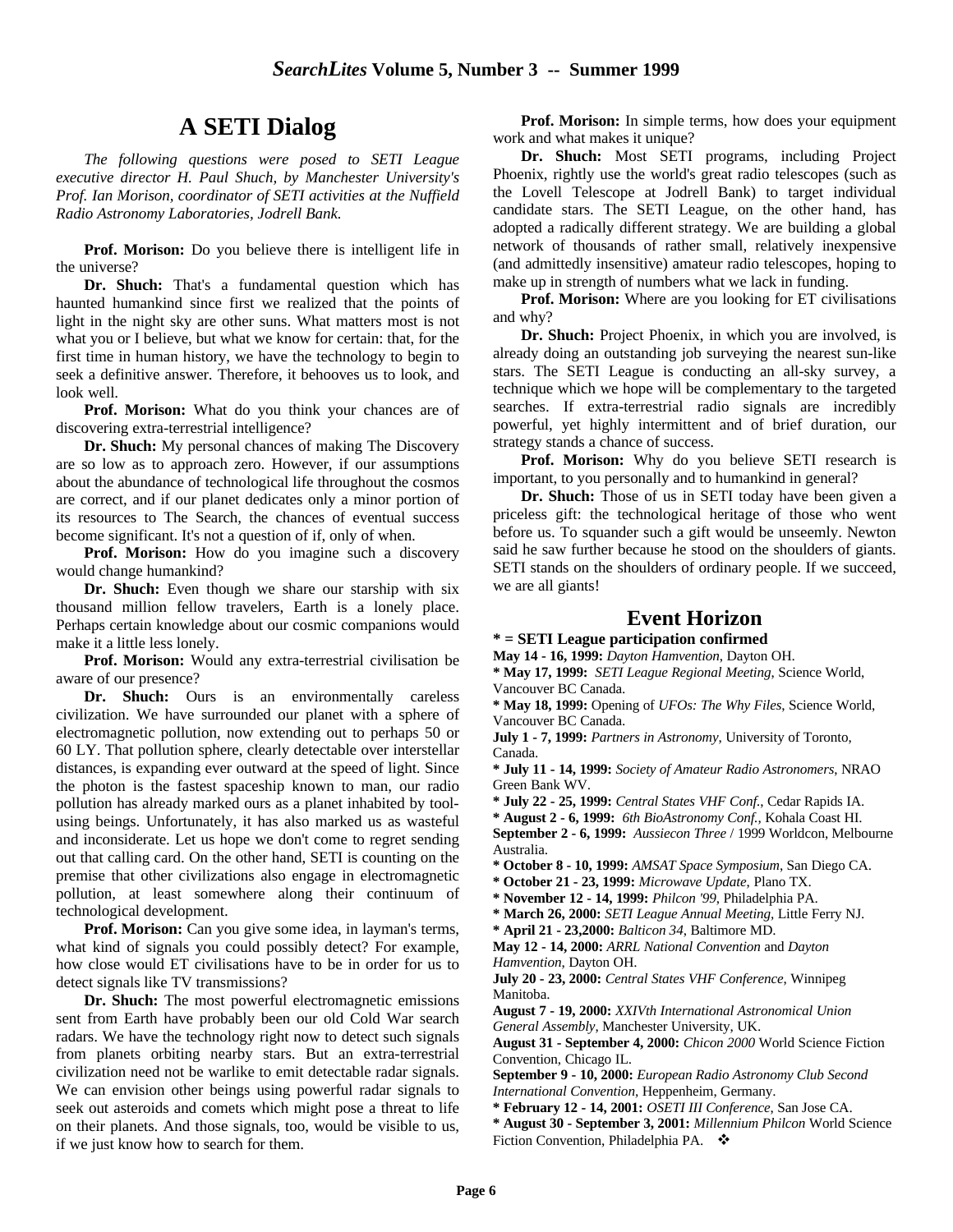## *Ask Dr. SETI*

Send your questions to Ask Dr. SETI, PO Box 555, Little Ferry NJ 07643, or email to askdrseti@setileague.org. Remember, he's not a *real* doctor (but rather, a Ph.D., the kind who actually has to work for a living!). For health questions, consult a competent medical professional.

#### **Dear Dr. SETI:**

 $\overline{a}$ 

*Do you know how much the Iridium satellites will influence the amateur radio astronomy and SETI? I've learned that some radio observatories (in the north hemisphere) had signed agreements with Motorola. But, what will happen with those who work in the south, especially with the amateurs?*

*Rolando, Peru*

#### **The Doctor Responds:**

I hate to cast a pall upon your amateur SETI activities, Rolando, but the situation is pretty bleak. Over the past two years Motorola launched an array of 66 Personal Communications System (PCS) satellites into low-earth orbit, to provide global telephone and internet access. These satellites, which became operational in September 1998, have downlinks in the 1621.25 to 1626.5 MHz band. Many radio astronomers observe the hydroxyl radical radiation line at 1610.6-1613.8 MHz, a segment internationally allocated to radio astronomy on a primary basis. These frequencies are used by astronomers to study the distribution of the hydroxyl radical, one of the most common interstellar molecules, enabling them to investigate a wide range of issues including the evaporation of comets and the birth and death of stars.

Even though Iridium does not actually violate the International Telecommunications Union allocations, it is entirely possible that radio astronomy activities around that frequency will be impacted by adjacent-channel interference. The agreement to which you refer was reached between the European Science Foundation (ESF) and Iridium LLC, operators of the Motorola satellites. A press release issued by ESF on 13 August 1998 states:

"The agreement signed by the ESF, on behalf of its associated Committee on Radio Astronomy Frequencies (CRAF), and Iridium LLC, is the result of six months of intense negotiations. Under its terms, Iridium guarantees Europe's radio astronomers 24 hours a day of 'unpolluted' observation time from 1 January 2006. Both parties are also committed to reaching a further agreement by 1 March 1999 on transitional arrangements, covering the number of hours each day during which Iridium unwanted emissions are to be restricted, and an agreed maximum interference level at other times, for the period 1 March 1999 to 31 December 2005. For the six months from Iridium's start-up in September 1998 until 1 March 1999, the satellite company has agreed to keep emission levels below harmful interference levels as requested by the radio astronomers. However, in practice, even these levels imply a concession by radio astronomers to satellite-enabled services as the sensitivity of current state-of-the art radio astronomy equipment would imply that they should be set considerably lower.

"In addition, under the terms of the agreement, both parties will continue to work together to find adequate and technically practical solutions for reducing both the out-of-band emissions of the Iridium satellite system and the susceptibility of radio astronomy equipment to these emissions."

After signing the agreement, ESF Secretary General, Professor Enric Banda commented: "This is an important agreement for radio astronomy and provides welcome guarantees. Radio astronomy, as a passive service, is uniquely vulnerable to radio interference, and CRAF's success in representing the interests of Europe's different radio astronomy observatories during these negotiations has, once again, demonstrated the value for Europe's scientific community of cooperation and of speaking with one voice."

 He added: "The agreement also underlines the willingness of CRAF and Europe's radio astronomers to work constructively with the growing number of satellite-enabled companies to find sustainable technical solutions that will allow science and industry to continue to profitably coexist in space."

 However, despite this agreement, interference from satellites remains an increasing threat to astronomy. "This is not an isolated problem," said Dr. Jim Cohen, CRAF's Chairman. "The number of cases of interference to radio astronomy from satellites is growing steadily. Unless the protection of radio astronomy is taken into account early in the design of new satellite systems, our science could face a difficult future."

Although this agreement appears to provide some relief to European radio astronomers, I see no such protection being proposed for the rest of the world. Satellite interference is not new to the SETI community. Radiation at 1575 MHz from the constellation of 24 Global Positioning System (GPS) satellites is a well-known pollutant in the water-hole spectrum. Fortunately, observations around the 1420 MHz hydrogen line, and the hydroxyl component around 1660 MHz, should not be affected by Iridium. As those are the two most popular frequencies for SETI, the impact on our own Project Argus search should be tolerable. However, Iridium is only the beginning, and other competing PCS satellite constellations are planned. Things can only get worse.

#### **Dear Dr. SETI:**

*I know you are not a matchmaker. But if someone like myself, who is very interested in SETI, wanted to get to know someone of the opposite sex who is also a member and very interested in SETI, what would you suggest? How about some sort of SETI singles club?*

*Gary, Ohio*

#### **The Doctor Responds:**

The SETI League is a membership-supported, nonprofit, educational and scientific organization. We offer many membership benefits and activities, but a singles club is clearly not one of them. You are, of course, free to join The SETI League, and to put out feelers to other members through our various membership communications channels (so long as you do not disrupt their primary mission).

If, however, you do find that compatible someone through The SETI League, please let us know -- it would be a first!  $\cdot$